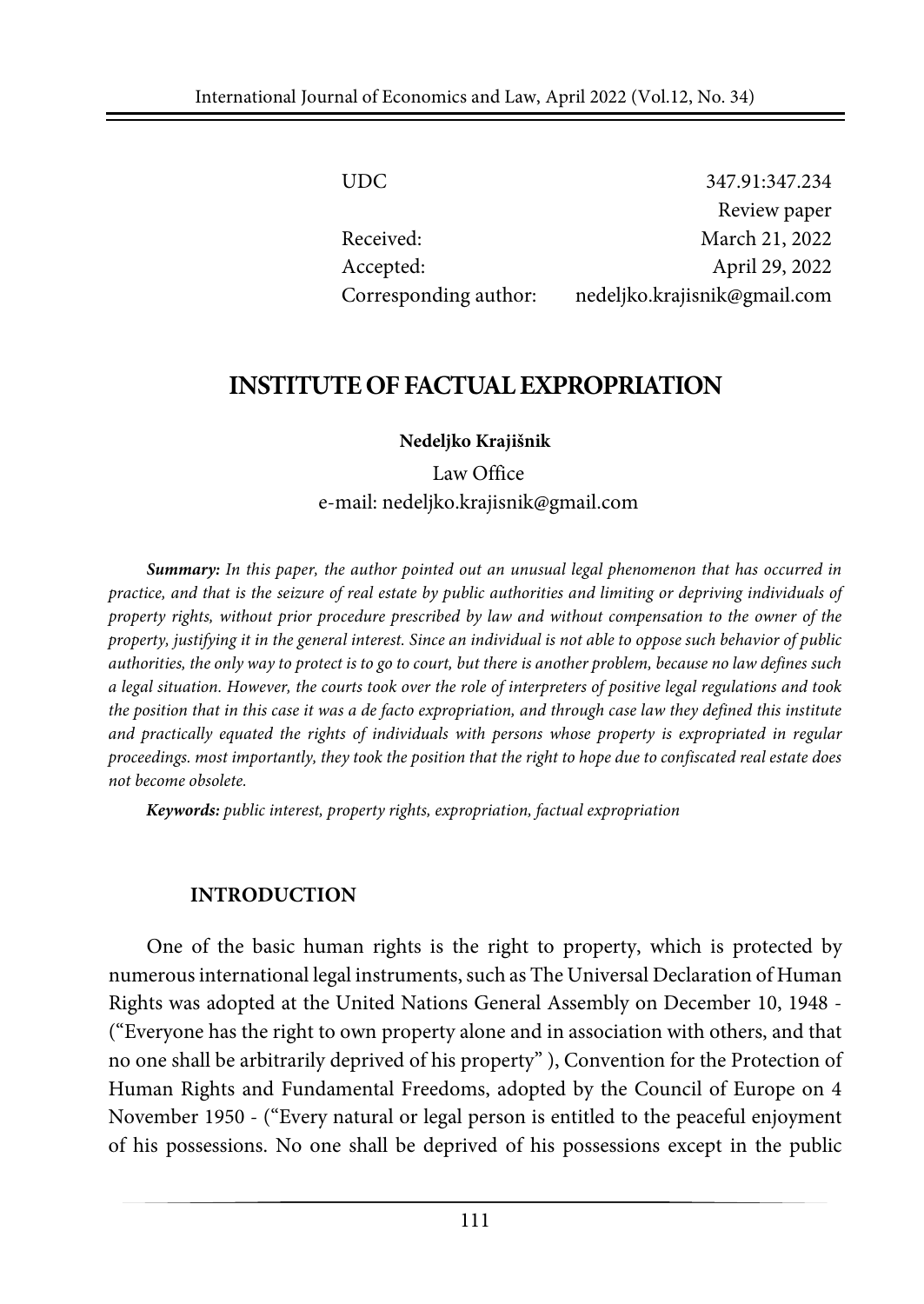interest and subject to conditions provided by law and general principles of international law ")*,* The International Covenant on Civil and Political Rights adopted by the United Nations General Assembly on 16 December 1966 - ("All are equal before the law and are entitled without any discrimination to equal protection of the law. In this regard, the law must prohibit all discrimination and to provide all persons with equal and effective protection against all discrimination, in particular as regards race, color, sex, language, religion or belief, national orsocial origin, property, birth, etc.), etc.

We will briefly review the protection of property rights as defined by the Convention forthe Protection of Human Rights and Fundamental Freedoms, given that this convention also establishes a court that guarantees the protection of prescribed rights, the European Court of Human Rights, based in Strasbourg.

Protocol I to the Convention for the Protection of Human Rights and Fundamental Freedoms, adopted in Paris in 1952, defines Article 1 as the right to property, ie the protection of property in such a way that: *"Every natural or legal person is entitled to the peaceful enjoyment of his possessions. No one shall be deprived of his possessions except in the public interest and subject to the conditions provided for by law and by the general principles of international law. The foregoing provisions shall not, however, in any way* affect the right of the State to apply such laws as it deems necessary to control the use of *property in accordance with the general interest orto ensure the collection of taxes or other contributions or penalties.".*

From the very definition, it is clear that the right to property, as an individual legal interest of an individual, has guaranteed protection, but with exceptions in relation to the general interest, respectively in the convention guaranteeing protection of rights, the state is left with the right to deny the same right. However, in order for the state to deny this right, it must first be defined by law, so the restriction of an individual right must be in the general interest.

One of the procedures by which the state enables the restriction of an individual's right to property is the expropriation procedure, which in the general interest excludes real estate from an individual, thus denying him the right to property without his will, but provided that the individual receives adequate satisfaction, usually in money.

However, despite the legally defined procedure of deprivation or restriction of property rights through positive legal legislation, in practice it happens that the state through institutions owned by it, to build goods in the general interest, deprives or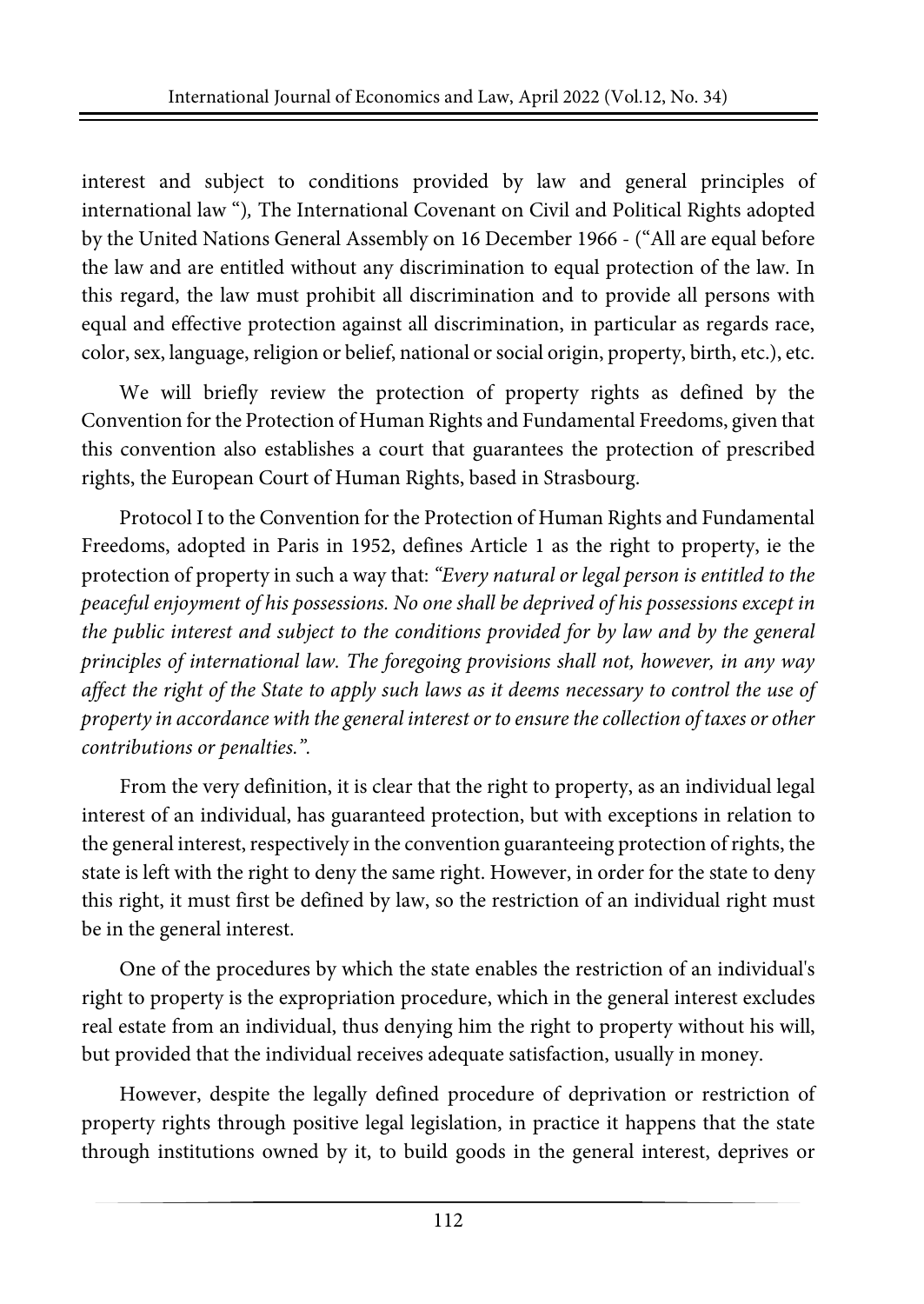restricts the right of an individual without prior procedure and without adequate compensation for revoked or limited right.

In such a situation, an individual is forced to seek protection of his rights in court, proving the rights he had and which was limited or taken away by the actions of state institutions in the public interest, without a procedure and adequate compensation, which is the topic of this paper.

### **1. THE CONCEPT OF EXPROPRIATION**

Expropriation is an administrative-legal way of acquiring property by the state as a user of expropriation, ie a legal institute by which the state authoritatively encroaches on the property rights of an individual deprives or restricts those rights in its favor or in favor of someone else, in general. public interest, for the purpose of construction of facilities, or performance of other works of general interest, with compensation.

This institute exists in the legal systems of almost all countries, and the specificity of the countries of the former SFRY is that the laws from the earlier period and the former joint state are almost identical, so now we have several states that have almost identical laws in many areas of law, in this case the Law on Expropriation, which identically, with minor differences due to adjustments and corrections in the past period, regulates this important institute in all countries in this area (the so-called "countries of the Western Balkans").

Thus, the specificity of the institute of expropriation is that the state from the position of government decides to whom and to what extent it will limit or deprive the right of ownership of real estate, which is preceded by determining the general interest, ie deciding which objects are of general interest.

In the light of the international legal admissibility of expropriation, the presumption of fairness is taken, by basically replacing one property with another (whereby the previous owner, ie the holder of real estate rights, ceases to be the holder of property rights with fair monetary compensation) or acquiring ownership of some another property.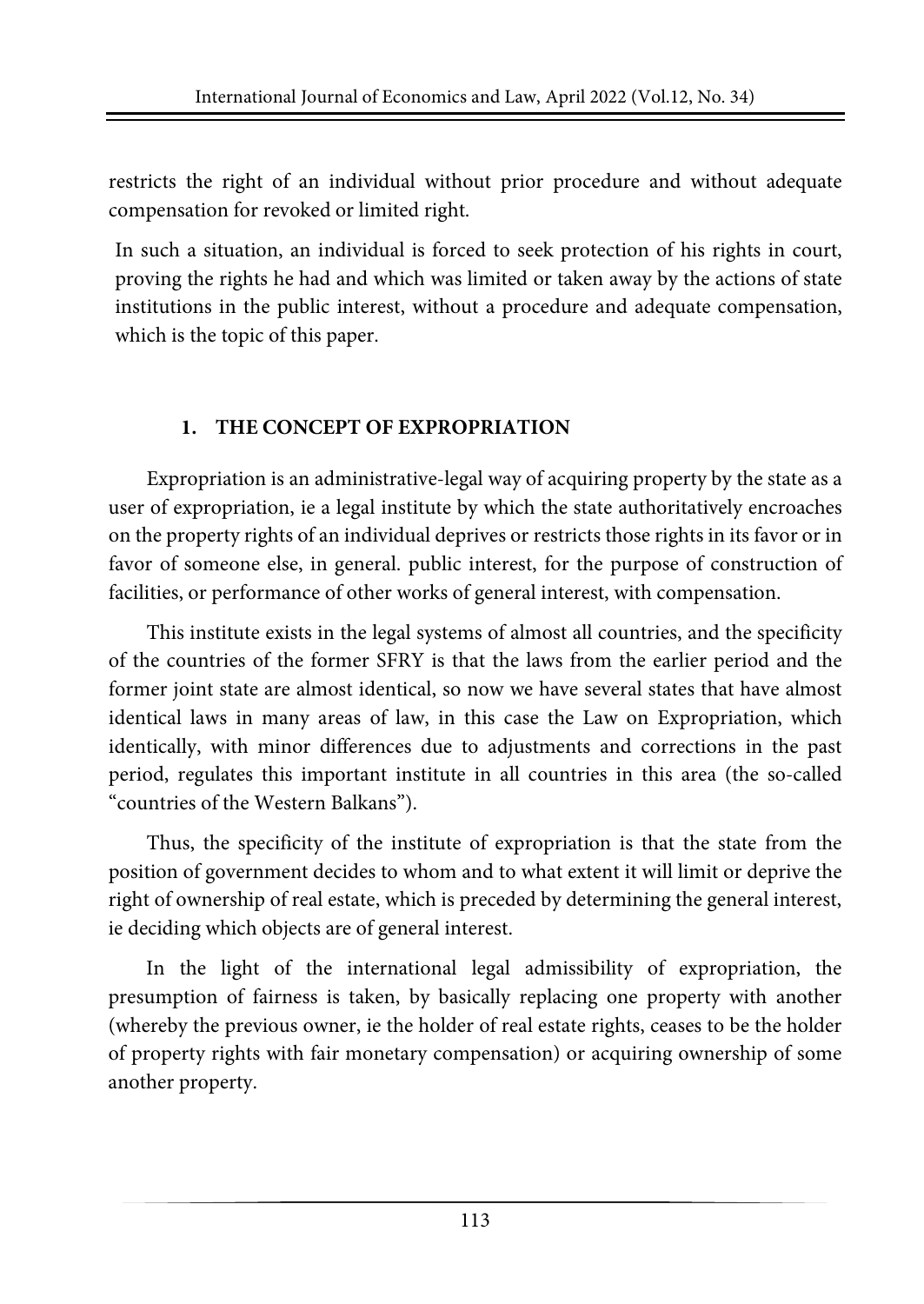In this regard, international documents protecting the rights of the individual (for example, the aforementioned European Convention for the Protection of Human Rights and Fundamental Freedoms) allow expropriation as a way of restricting one of the guaranteed basic human rights, but we are provided that the procedure is prescribed by law, that it be carried out exclusively for the purpose of realizing a specific public interest and, perhaps most importantly, if this restriction or deprivation of rights is accompanied by appropriate compensation. This compensation must include compensation for the fair market value of the real estate on which the right is limited or revoked, in order to establish fairness, ie reciprocity of the rights that the former owner had and those given to him in the expropriation procedure. In short, a balance of general and individual interest must be struck in each case

Expropriation of real estate is done for the needs of the user of expropriation, in such a way that the previous owner of the property loses the right of ownership, and the new owner establishes that right, in such a way that the expropriation acquires the right to use the property for the purpose of expropriation. it must be in the public interest. The user of expropriation can only be a public authority, which is the state or a unit of local self-government.

Therefore, in order to start the expropriation procedure, the general interest must be determined, which defines which public good must be built and in which area, and who will be the user of expropriation, and who will be the investor of that project.

The public interest is determined by a decision made by the highest executive body, the Government, and this decision must be published in the Official Gazette, which is considered to be publicly announced and accessible and known to all. The public interest usually includes various infrastructure projects, such as the construction of roads, airports, water supply, sewerage, regulation of watercourses, construction of settlements and the like.

The expropriation procedure is a strictly formal procedure defined by the law to the smallest detail, so in essence there should be no controversial issues, but of course this is never the case in practice, because there are often situations that can not fit into regulations, due to specifics each individual case, and most often it is a large number of cases in which a large number of different problems occur.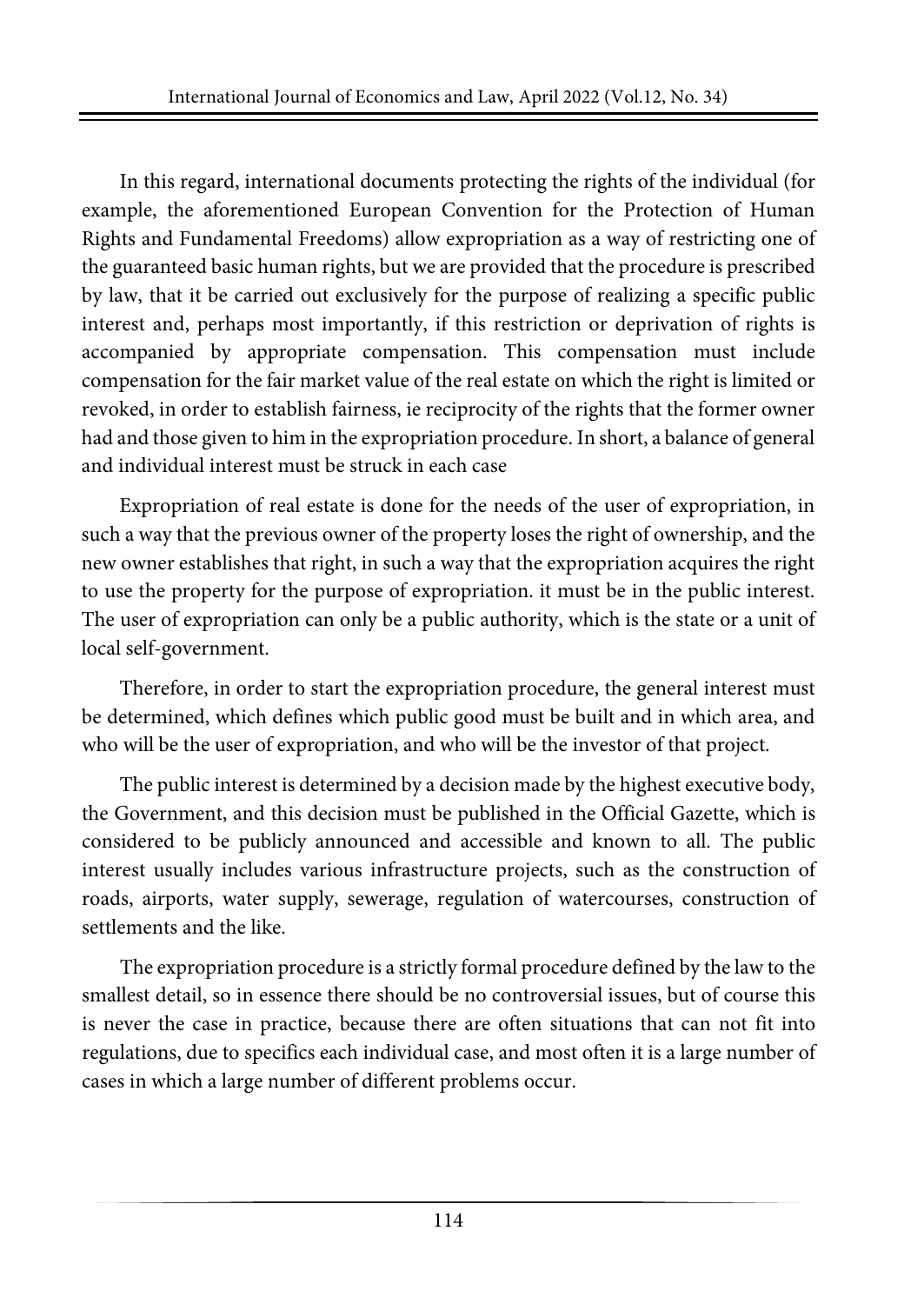### **2. EXPROPRIATION PROCEDURE**

### **2.1.Determining the general interests**

Before submitting a proposal for determining the general interest for the construction of facilities or performance of works to the Government, the expropriation beneficiary is obliged to prepare and submit an expropriation plan in accordance with the spatial plan. The expropriation plan must contain a study prepared on the basis of and in accordance with the conditions of spatial planning, and the expropriation plan shall be accompanied by data on the owners whose real estate is being expropriated. The expropriation plan is exposed to public inspection at the seat of the local selfgovernment unit in whose area the facility is intended to be built or works of general interest are performed, within 15 days, and within that period objections can be given to the body that determined the conditions for arranging the space.

After these activities, the proposal for determining the general interest in the construction of facilities or works is submitted to the Government through the administrative body for property and legal affairs, and the Government makes a decision on determining the general interest in construction or works, published in the Official Gazette.

### **2.2.Submitting a proposal for expropriation**

Since the general interest for the construction of the facility or the execution of works has been determined, the user o expropriation submits a proposal for expropriation to the administrative body responsible for property and legal affairs according to the location of the real estate proposed for expropriation. The proposal for the expropriation of real estate must specify the user of the expropriation, the real estate for which the expropriation is proposed, the owner of the real estate and the facility or works for which the expropriation is proposed.

After receiving the proposal for expropriation, the competent administrative body, ex officio, without delay informs the owner that the proposal for expropriation of his real estate has been submitted, with a warning that he is not entitled to reimbursement of costs for investment in land and buildings made after he has been notified in writing by the administrative body of the submitted proposal for expropriation, except forthose costs that were necessary for the regular use of real estate.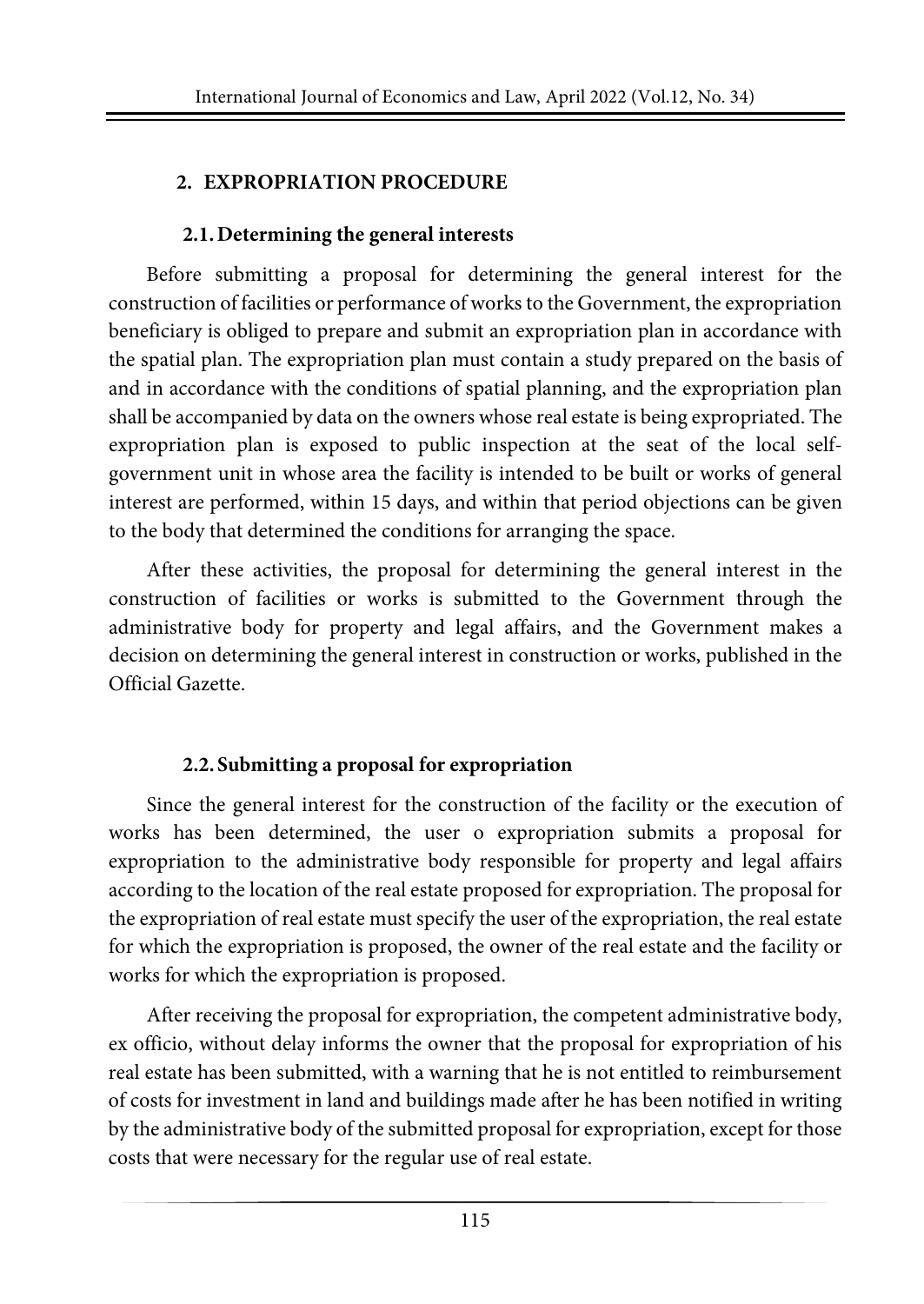Expropriation will be recorded ex officio in land registry and other public records in which data on real estate are kept, after which the alienation of real estate in respect of which expropriation was recorded, as well as changes in other relations on real estate, has no legal effect on the expropriation user.

#### **2.3.Decision on expropriation**

The decision on expropriation is made by the administrative body after the procedure in which the hearing of the owner of the real estate to be expropriated is obligatory. If there is a discrepancy between the land registry and the factual situation on the real estate, the right of ownership of the real estate will be discussed as a preliminary issue.

The decision on expropriation contains the code of the act determining the general interest, the designation of the expropriation user, the designation of the object or works for the construction of which the real estate is expropriated, the designation of the expropriated real estate, the designation of the real estate owner, the owner's obligation to hand over (payment of compensation) and the deadline for possession.

For the procedure of determining compensation, it is important to point out that the right to compensation is determined for expropriated real estate, facilities and plantations, exclusively covered by the final decision on expropriation, according to the nature and purpose of these properties at the time of expropriation.

## **2.4.The procedure for consensual determination of compensation for expropriated real estate**

After the decision on expropriation becomes final, the administrative body is obliged to schedule and hold an oral hearing without delay for consensual determination of compensation for expropriated real estate. The administrative body will try to reach an agreement on compensation, warning them of their rights and obligations under the law, and in order to prepare a hearing, the parties may submit their bids, and the administrative body will obtain written information from other bodies on facts that may be relevant.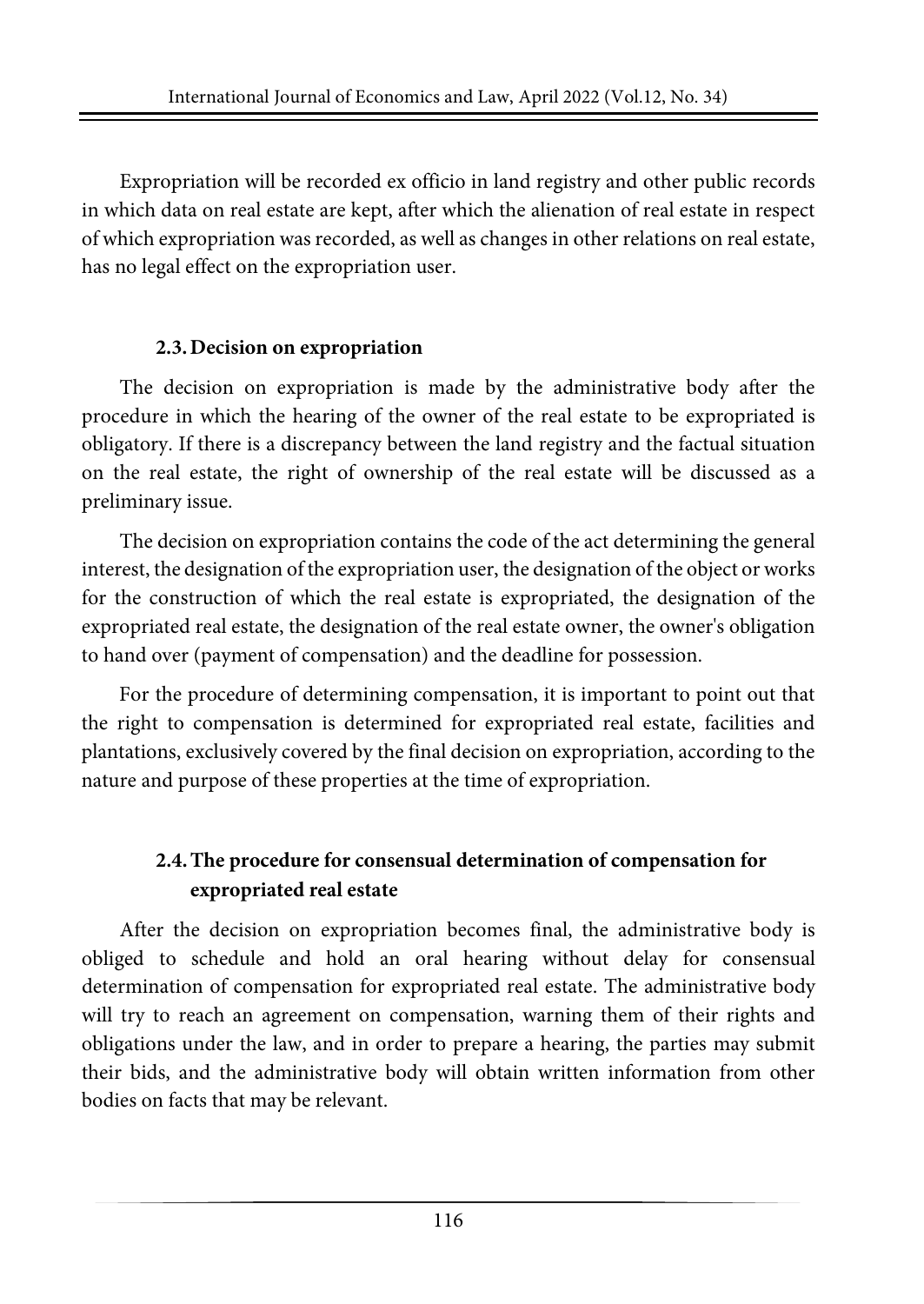Compensation for expropriated real estate is determined, as a rule, by giving another appropriate real estate that corresponds to the value of the real estate expropriated in the same municipality or city. If the owner of the expropriated real estate does not accept other appropriate real estate as compensation, or if the expropriation beneficiary cannot provide such real estate, a fair monetary compensation is determined, which cannot be lower than the market value of the expropriated real estate.

If the parties reach an agreement on compensation before the administrative body, it is entered in the record, which must contain all the information necessary to fulfill the obligations of the expropriation beneficiary, and is concluded when both parties sign the record in which the agreement is entered.

However, one of the most common problems in expropriation proceedings is the issue of the amount of compensation for expropriated real estate, because in many cases it is not possible to reach an agreement on the amount of this compensation between the expropriation beneficiary and the former owner, in a special court procedure, which is defined by the Law on Out-of-Court Procedure.

However, this type of problem eventually gets its solution through one of these two procedures, whether administrative or judicial, but one of the more serious problems that has arisen in the past is that the state, or institutions entrusted with the exercise of public authority, have limited or deprive individuals of property rights, build facilities of public interest without prior procedure provided by law, without a formal determination of public interest, and most importantly, without compensation to property owners for their reduced or revoked property rights.

In practice, such treatment is called "factual expropriation".

## **3. FACTUAL EXPROPRIATION**

The concept of factual expropriation is not known in positive legislation, this term has been defined in practice, in the practice of courts, and as such is used in proceedings initiated by aggrieved property owners to protect their reduced or revoked rights.

In this paper, we will dealwith the case law and the institute of factual expropriation in Bosnia and Herzegovina, as a negative example of abuse of power and force that the state has in relation to the individual, which is justified by the general interest..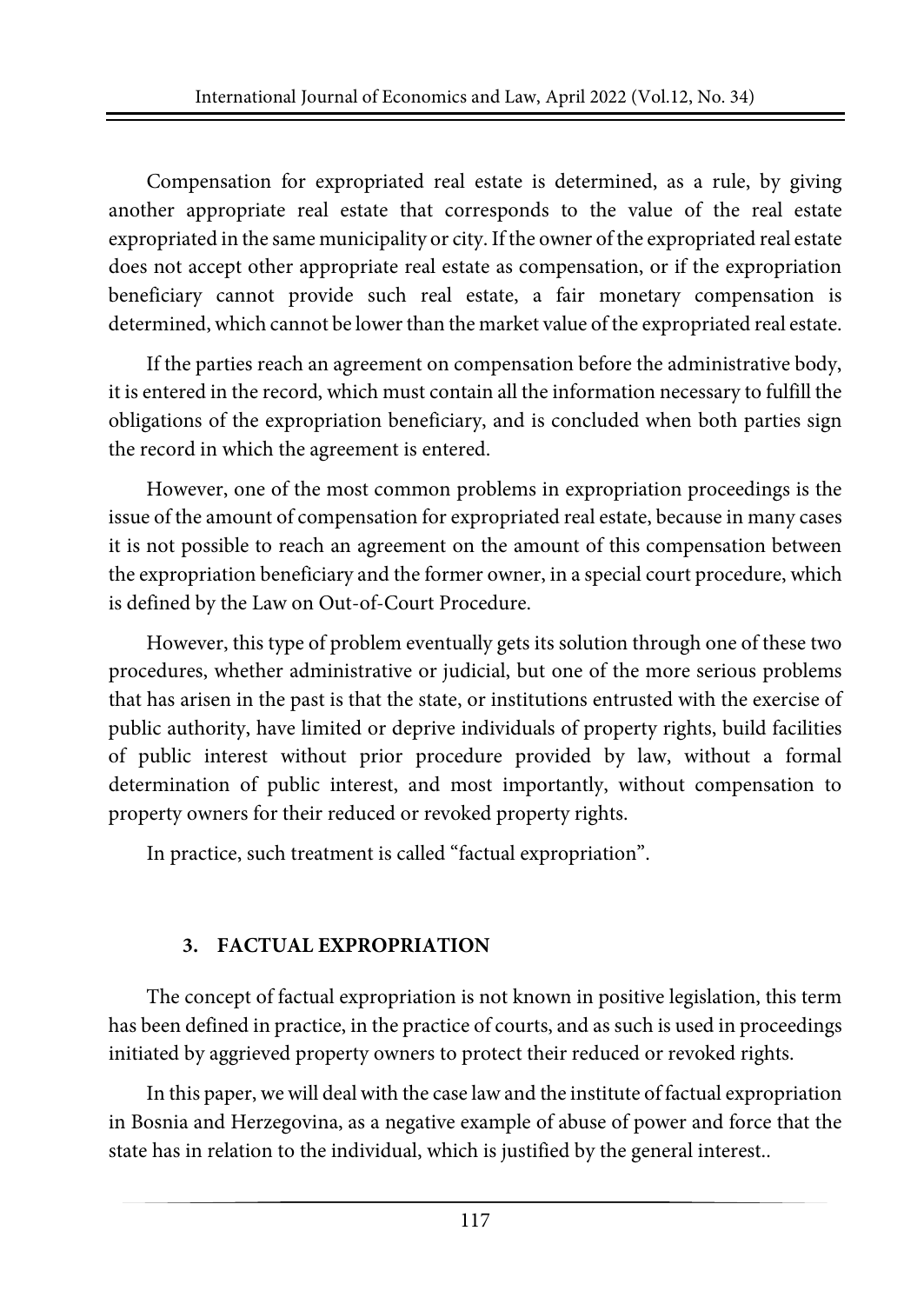Thus, as we have already stated in the previous chapter, the expropriation procedure is a strictly formal procedure and consists of two separate procedures: the first is the procedure of expropriation of real estate in which it is determined which real estate is expropriated, for what purpose evidence is provided, in the sense of determining the type of real estate, quality, content, etc., which is done through obtaining the findings and opinions of experts of the relevant profession; the second procedure, or the second part of the expropriation procedure, is the procedure of consensual determination of compensation for expropriated real estate, which is initiated after the decision on expropriation becomes final, and in this part of the procedure an agreement on compensation is concluded between of expropriated real estate, according to the decision on expropriation. If no agreement is reached, the case is referred to the competent court to determine fair compensation in out-of-court proceedings, according to the rules of out-of-court court proceedings.

From this it is clear that the expropriation procedure itself is a very complex procedure, it has its own strict and predefined rules and procedures, so when all this is taken into account, it is very difficult to say that "actual expropriation" took place without none of the required procedures occurred or implemented.

Yet, the court practice has defined this term out of the need to classify or equate actions that have taken place, which do not have their basis in legally defined procedures, with the procedure that has a legal basis, so that the injured party can be provided with legal protection. In other words, the jurisprudence equated the rights of an individual whose right to property was reduced or revoked in a regular expropriation procedure with an individual whose same right was reduced or revoked without a previous expropriation procedure and determining fair compensation for the revoked right.

Following the above, the definition of "factual expropriation" was defined, which this institute defines as *confiscation of possesion from the property owner for the construction of buildings or other works of public interest, without a previous expropriation procedure in front of the competent administrative body and without determining fair compensation to the owner for occupied real estate.*

This definition, although not derived from legal provisions, is more or less used by all courts when resolving this type of dispute.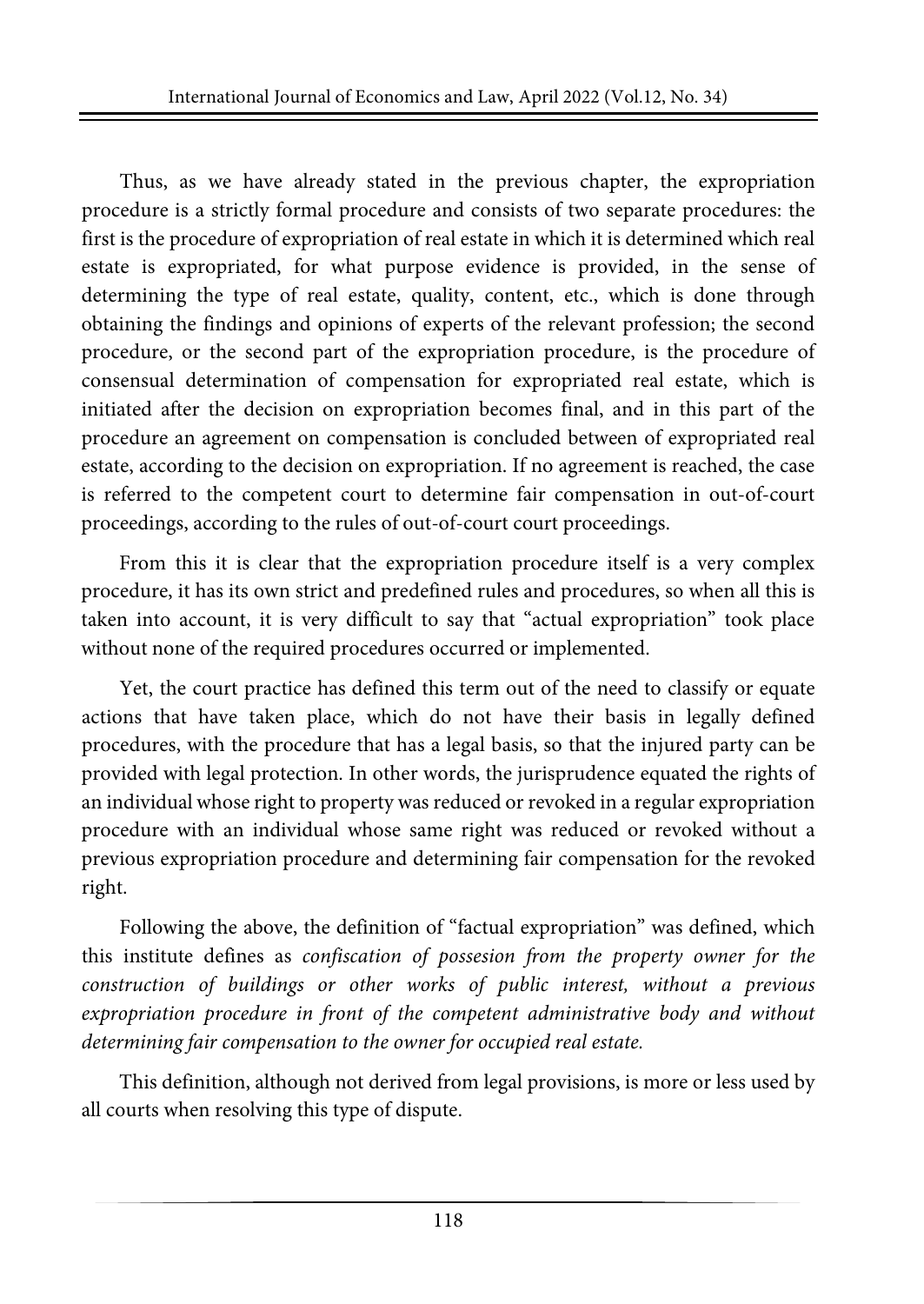### **4. BASIC CHARACTERISTICS OF FACTUAL EXPROPRIATION**

Just from the definition of factual expropriation, the basic characteristics of this institute can be determined, and they are:

- Confiscation of possesion from the property owner for the construction of facilities or the performance of works of public interest;
- Absence of legal basis for this type of action by the state or state-owned institutions;
- Absence of a decision on determining the general interest for the construction of facilities or undertaking works of general interest;
- Absence of administrative procedure for reduction or deprivation of property rights, and thus lack of decision on expropriation of real estate;
- Lack of fair compensation for confiscated / expropriated real estate.

When looking at the above characteristics, it can easily be seen that they are in complete contradiction with the basic characteristics of the expropriation procedure, so that they represent the exact opposite of the procedure defined by this law.

But, as the court practice sought a way to equate this procedure with the already existing and legally defined expropriation procedure, the term "factual expropriation" was adopted, for the simple reason of finding a way to deprive property owners who have been illegally deprived of property rights to real estate in the general interest, equal to the owners of real estate whose same right was taken away in the legally defined expropriation procedure, more precisely to ultimately equalize their rights.

The owner of the real estate according to which the factual expropriation was carried out is not formally deprived of the right of ownership, because he remained the holder of that property right in public records due to the lack of grounds for change of ownership, but he is de facto deprived of that right, because he cannot use the right in the way guaranteed to him by international conventions, the constitution and the law. Therefore, one of his basic human rights has been violated, and this cannot be justified by the public interest, because, among other things, the European Convention for the Protection of Human Rights and Fundamental Freedoms defines when and under what conditions a state can restrict and deprive individual rights.

As the introduction of the "factual expropriation" institute equated the deposited owner of the real estate with the owner of the real estate from whom the real estate was exempted in the regular expropriation procedure, he was thus guaranteed the right to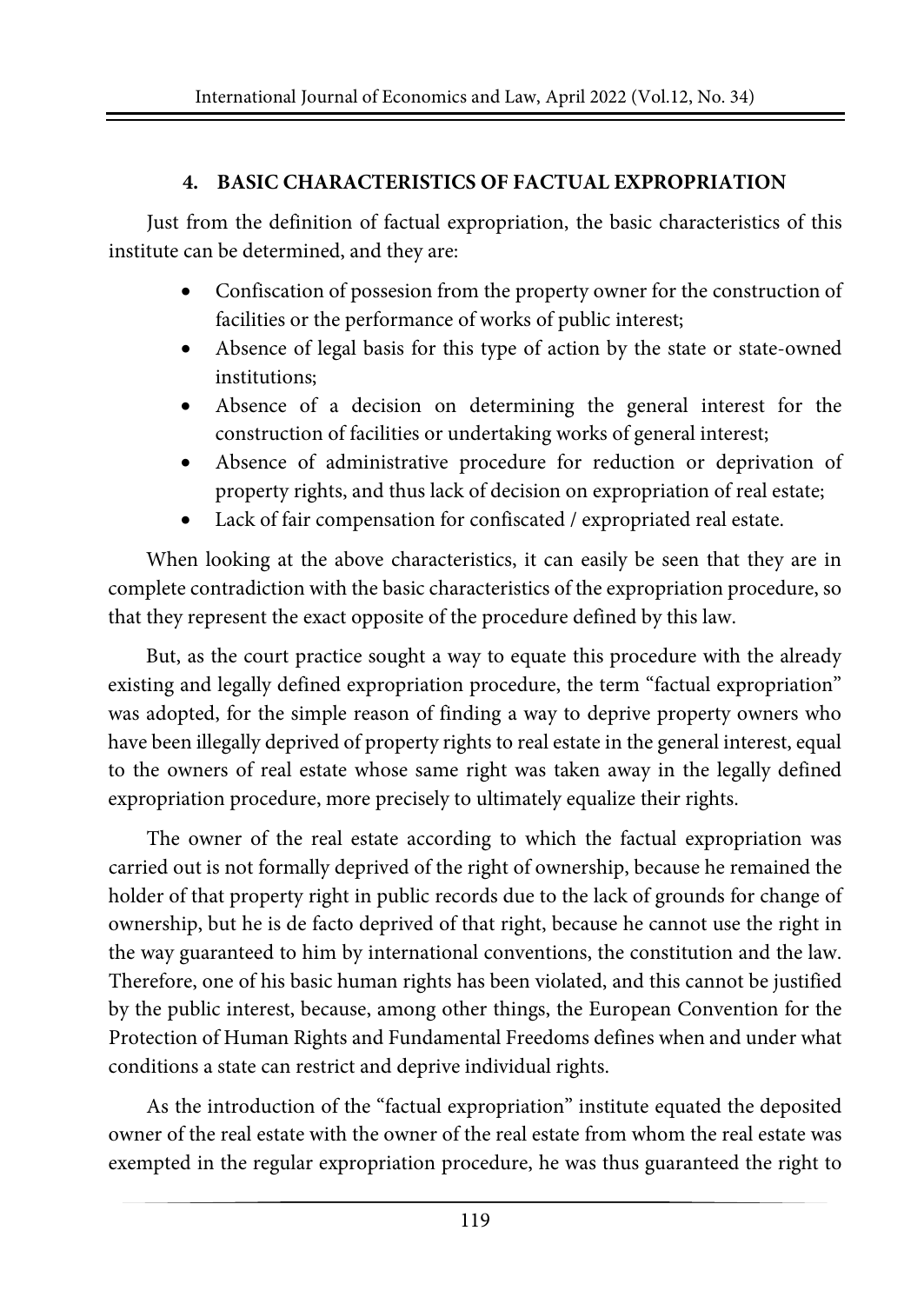fair compensation for confiscated real estate. Since in the actual expropriation procedure it is not possible to restore the previous situation, because the public interest has an advantage over the individual, it is possible for the deposited owner to demand fair compensation for confiscated real estate, according to the same rules as this compensation in the expropriation procedure: in allocating other immovable property of the same orsimilar characteristics and in a similarlocation asthe immovable property confiscated, or compensation in cash, in an amount that may not be lessthan the market value of the confiscated immovable property. In practice, the fee is usually determined in cash.

And perhaps the most important position taken by the courts in cases of "factual expropriation" is that the right to compensation does not become obsolete, because in these cases it is not a matter of compensation for damages, as a legal institution that has defined deadlines in which compensation for damages can be claimed, but it is essentially a request for compensation of property, which, according to the Law on Real Rights, does not become obsolete..

# **5. JUDICIAL PROTECTION IN CASES OF FACTUAL EXPROPRIATION**

As we have already stated, the institute of "factual expropriation" originated, defined through court practice, it does not exist in positive legal regulations, which in itself means that the courts have taken on the role of interpreters of the law and taken the position that owners who have been factual expropriated have the right to judicial protection of their violated rights, specifically property rights on real estate.

Perhaps it would be more correct to say that these owners are the only ones entitled to judicial protection in these cases, because there is no other procedure they could initiate in order to exercise or protect their right. Here, we primarily mean the administrative procedure, specifically the expropriation procedure which, logically speaking, should be initiated in these cases. But, as the expropriation procedure is a strictly formal procedure whose rules are prescribed by law, these same legal provisions define that the procedure can be initiated only by the expropriation user, so the owner of the real estate is doomed to the impossibility of conducting this procedure. Hypothetically, the expropriation procedure could be initiated by the expropriation user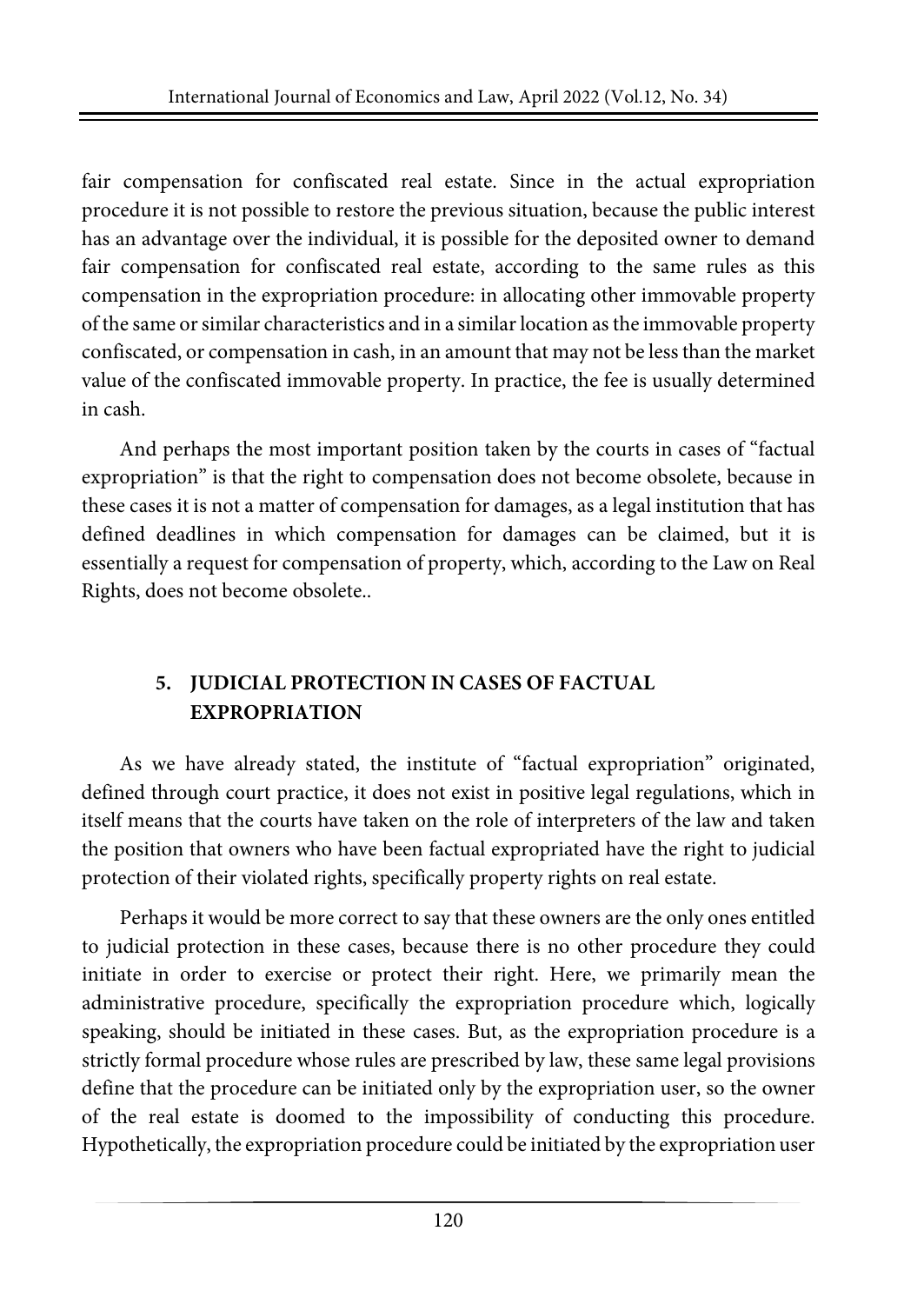by determining the general interest and submitting a proposal for expropriation, but this did not happen in practice. Even if there was a will for that, the procedure would have to be suspended, because it would determine that the real estate for which expropriation is requested, has already been put to use, ie that a facility or works of general interest have already been built or performed on it. Since the expropriation procedure is a previous procedure for the construction of facilities or the performance of works of general interest, then this procedure loses its meaning and cannot be carried out if the real estate has already been brought to that purpose.

Here we will mention the Constitutional Court of BiH, which first defined the term "factual expropriation", took the position that the owner whose rights are inherited by illegal actions of public authorities has the right to protection of these rights in the form of fair compensation for confiscated real estate. the law does not become obsolete. This position of the BiH Constitutional Court was later "elaborated" by other courts, primarily the Supreme Court of the Republika Srpska and the Supreme Court of the Federation of BiH, which defined this institute in more detail in their decisions and equalized the rights of owners whose property was illegally confiscated. goods, with the owners whose property was confiscated in the regular expropriation procedure..

In several of its decisions, the Constitutional Court of BiH pointed to the legal understanding harmonized on January 30, 2014 at the Panels for Unification of Judicial Practice in the Civil Field. The mentioned Panels discussed cases of construction of facilities of public interest or performance of other works of public interest, which result in complete or partial deprivation of property rights of natural or legal persons in real estate, although there is no decision on confiscation or decision on determining public interest and a decision on expropriation. Thus, the cases discussed by legal theory and case law under the notion of factual deposit, ie the so-called factual expropriations. The legal understanding that the request for financial compensation due to the factual expropriation is not obsolete has been harmonized. Namely, it was pointed out that in the case of factual expropriation, natural or legal persons were deprived of property rights, so the basis of the lawsuit is in fact a request for restitution. Since the return and restoration of the previous condition is not possible due to the conversion of the former property, the plaintiffs have the right to seek compensation for the confiscated real estate.

The Constitutional Court of BiH has pointed out these views in several of its decisions in which this issue is decisive, and here we will mention the mentioned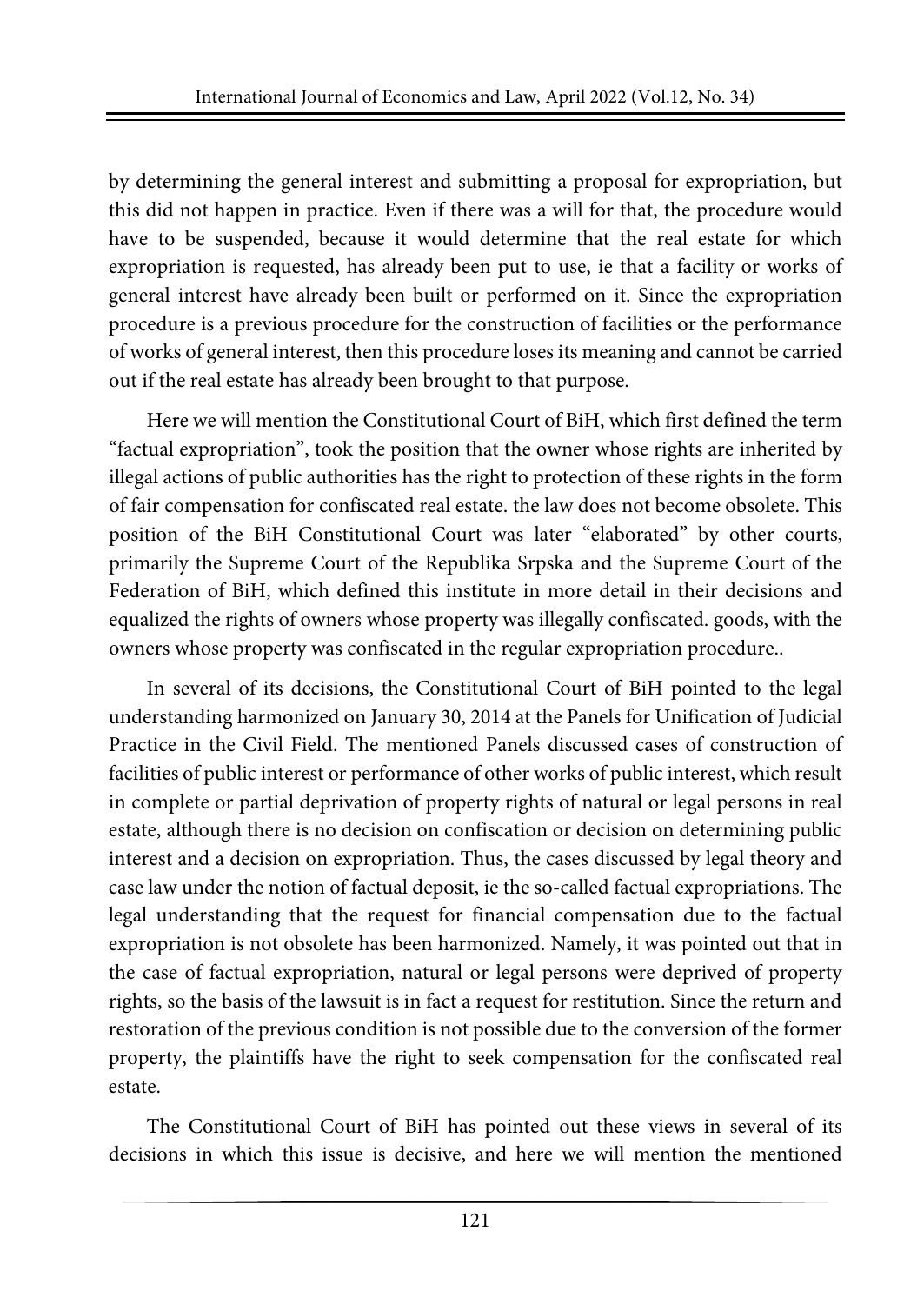decisions no. Ap-2986/11, Ap-2988/11, Ap-1706/12, Ap-2919/11, Ap-4875/13, as well as many others. All these decisions can be found on the website of the Constitutional Court of BiH, <http://www.ustavnisud.ba/>

At the session of the Civil Administrative Department of the Supreme Court of the Republika Srpska held on February 7, 2014, the same position was taken as at the Panels for Harmonization of Judicial Practice in Civil Field from January 30, 2014, ie in cases of factual expropriation in cases of actual expropriation, the right of the owner to demand payment of compensation for confiscated real estate not become obsolate, because it is not a right to compensation, so there is no place to apply the provisions of the Law on Obligations which define deadlines for expiration of this request.

So, one specificity has happened with the institute of "factual expropriation", and that is that the positive legal legislation does not know this institute, but it obviously happens in practice, and not so infrequently. What is worse, it happens on the part of the public authorities, who should, in essence, suppress such behavior, or reduce it to the legal framework. This is where the disproportion in the ability of the individual to protect their guaranteed rights is reflected in relation to public authorities, who take it upon themselves to deny the guaranteed rights of individuals, justifying it in the public interest.

For this reason, in these proceedings, the courts reacted and took a stand, ie took on the role of interpreter ofregulations, and established a kind ofrules for acting in such cases, to protect the rights of individuals in relation to public authority. We can say that this is a very rare case that the courts have so actively involved in the consideration of obviously serious issues that have arisen in practice, and are not foreseen and defined by positive legal regulations. Not to exaggerate, but we can almost say that the courts of the highest instance have taken on the role of legislators and filled the legal gap in this field, which is commendable.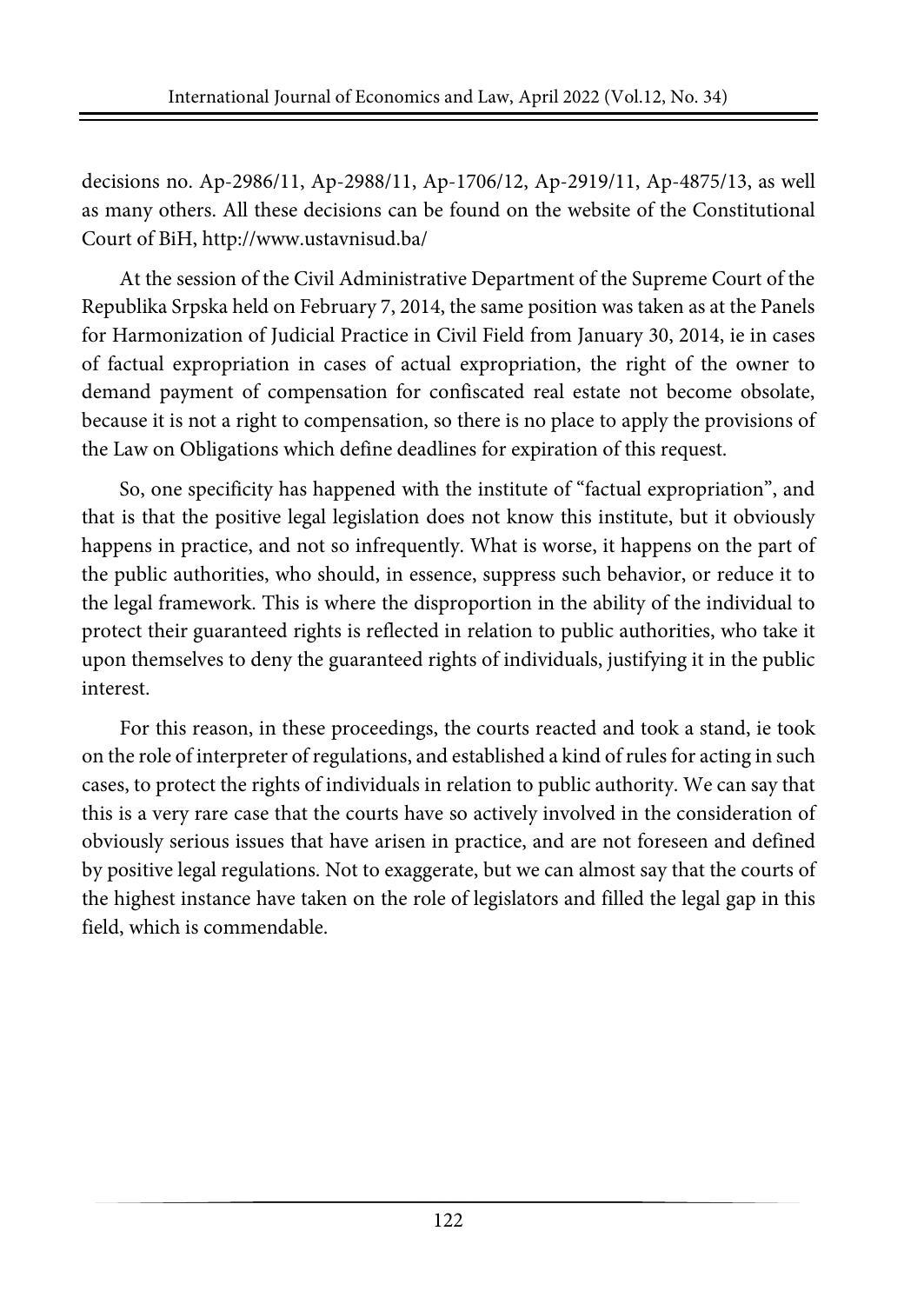### **CONCLUSION**

Several international conventions have protected one of the basic human rights, namely the right to property, but these same international acts prescribe cases when an individual's right may be restricted in the general interest, and at the same time prescribe conditions under which an individual may be restricted or deprive the right in the general interest, above all with adequate satisfaction for the same.

All states have more detailed conditions for restricting or depriving an individual of the right of general interest through systemic laws, specifically in our case through the Law on Expropriation, which is a very complex and detailed law that precisely defines the rules and ways to reduce one's rights or confiscated, and how compensation is made for that lost right.

However, in practice, the opposite happens, ie it happens that the state, through institutions entrusted with the exercise of public authority, without prior implementation of procedures prescribed by law and without providing fair compensation, limits or deprives an individual of property rights and builds or performs works in general. interest. Such conduct is called "factual expropriation" and as such is not defined by any positive legal regulations, but it is therefore defined in court practice, through decisions of the highest courts.

The reason for defining the term "factual expropriation" is to enable compensation of individuals from whom the state from the position of force, with the justification to act in the public interest, deprived of property without compensation, or equalization of individuals whose property rights are limited or taken away without expropriation procedure, with individuals whose same right has been restricted or revoked in the regular expropriation procedure.

The most important characteristic of the institute of factual expropriation is that the right to fair compensation of an individual does not become obsolete, because it is not about damages, but about property compensation, and that the individual against whom factual expropriation was made, puts in the same position and has the same rights to compensation as an individual whose right to property is limited or taken away in the regular expropriation procedure.